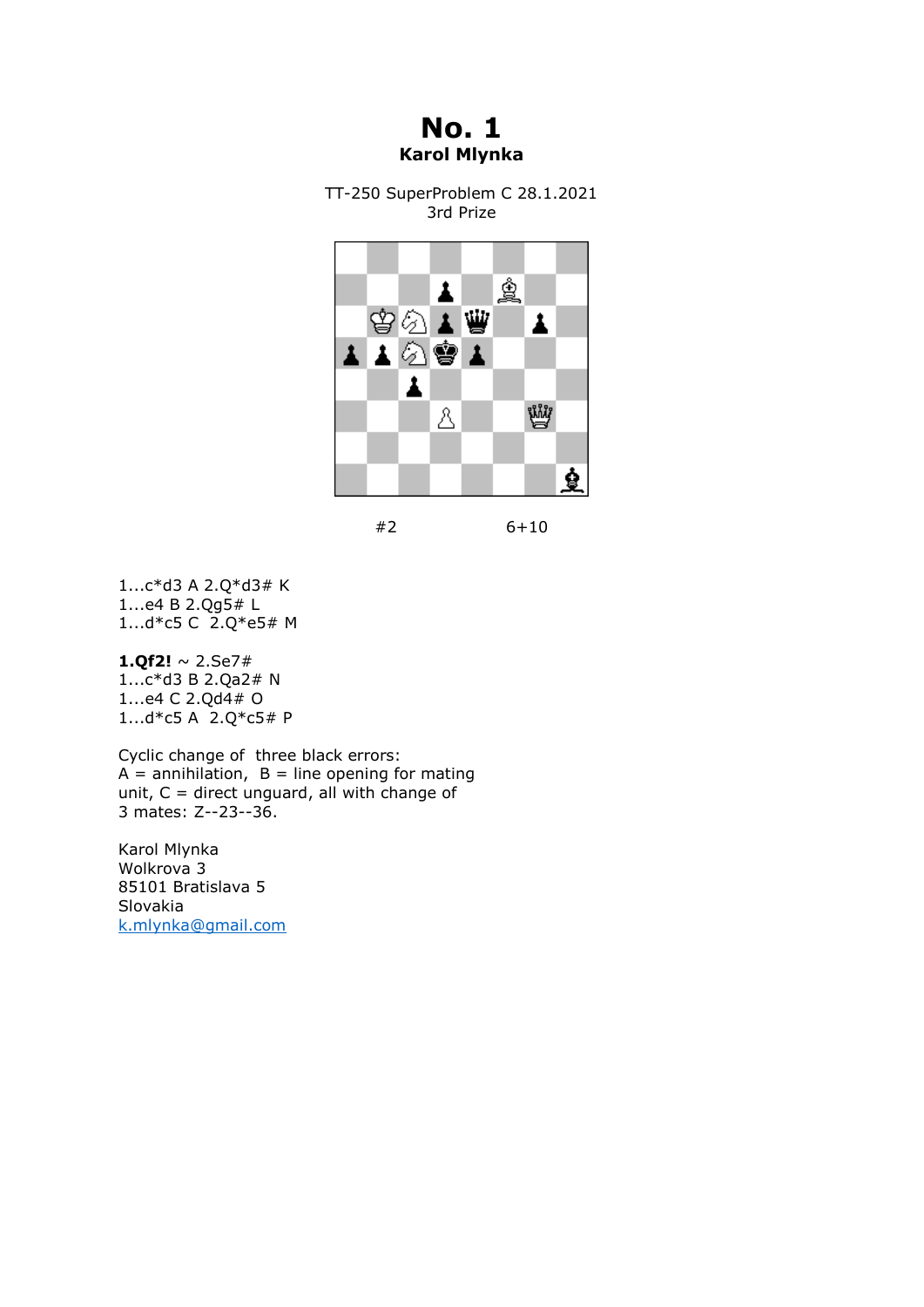# **No. 2 Karol Mlynka**



A618. Problemist Ukrajiny 7-9, 2020- no. 3 (65) 4th Prize

#2 10+11

1...Rc7 a 2.Se5# A 1...Bc7 b 2.Qxd7# B (1...d5/d6 2.Qe8#)

 $1.Qxb4? \sim 2.Qf8# 8.2.Qe7#$ 1...d6 c 2.Qf4# C 1...Bd6 d 2.Qc4# D 1...g5!

**1.Rc7!** ~ 2.Se5# A & 2.Qxd7# B 1...Bxb3+ e 2.Qxb3# E 1...Qxh7 f 2.Be6# F 1...Rxc7 a 2.Se5# A 1...Bxc7 b 2.Qxd7# B

Three-phase radical change in two variations (Z-32-66) with changed themes Grimshaw, Pickabish, Nowotny. Play on the same squares. Pin-mates in the solution after check allowing key.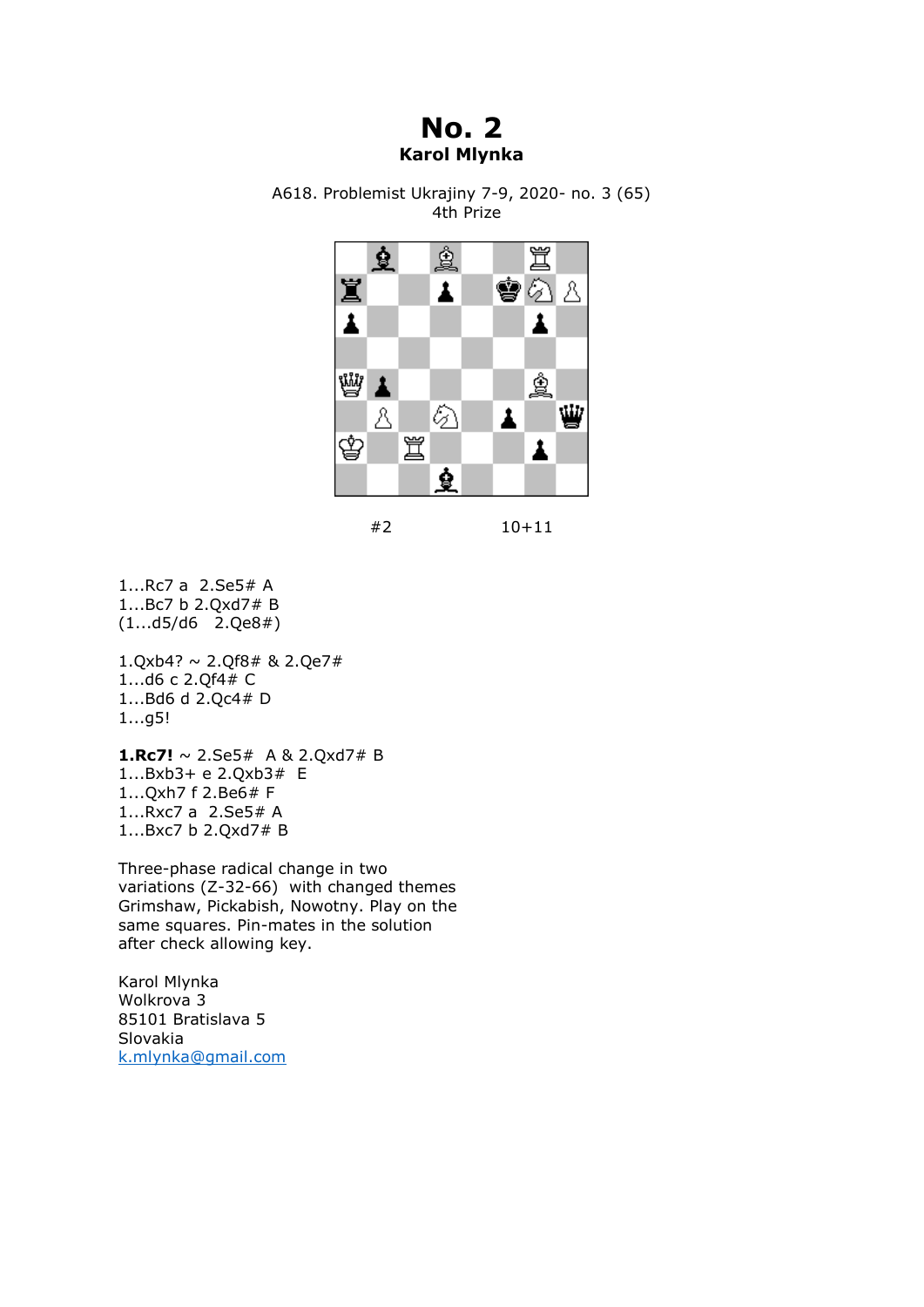**No. 3 Karol Mlynka**

MT Mark Basisty C 1.6.2021 Special Prize



#2 7+5 zeroposition a) bPa5-->c5 b) wQb8-->b7

a) 1.c8B? zz. Kd5 a 2.Be6# A 1...d5 b 2.Ba6# B 1...c:d4!

> **1.c8Q**! zz. Kd5 a 2.Qe6# C 1...d5 b 2.Qa6# D  $(1...c:d4 \ 2.Q:c6 \#)$

b) 1.Qb1? zz. Kd5 a 2.Qa2# E 1...d5 b 2.Qd3# F 1...c5!

> 1.c8R? zz. Kd5 a 2.Q:c6# G 1 ...d5 b 2.R:c6# H 1...c5!

 **1.c8S!** zz. Kd5 a 2.Sb6# I 1...d5 b 2.Sd6# J  $(1...c5 2.S: d6#)$ 

Zagoruiko 5x2 (Z-52-2.10) after defences on the same square (d5). White AUW (4 different White promotions). Meredith with a zeroposition.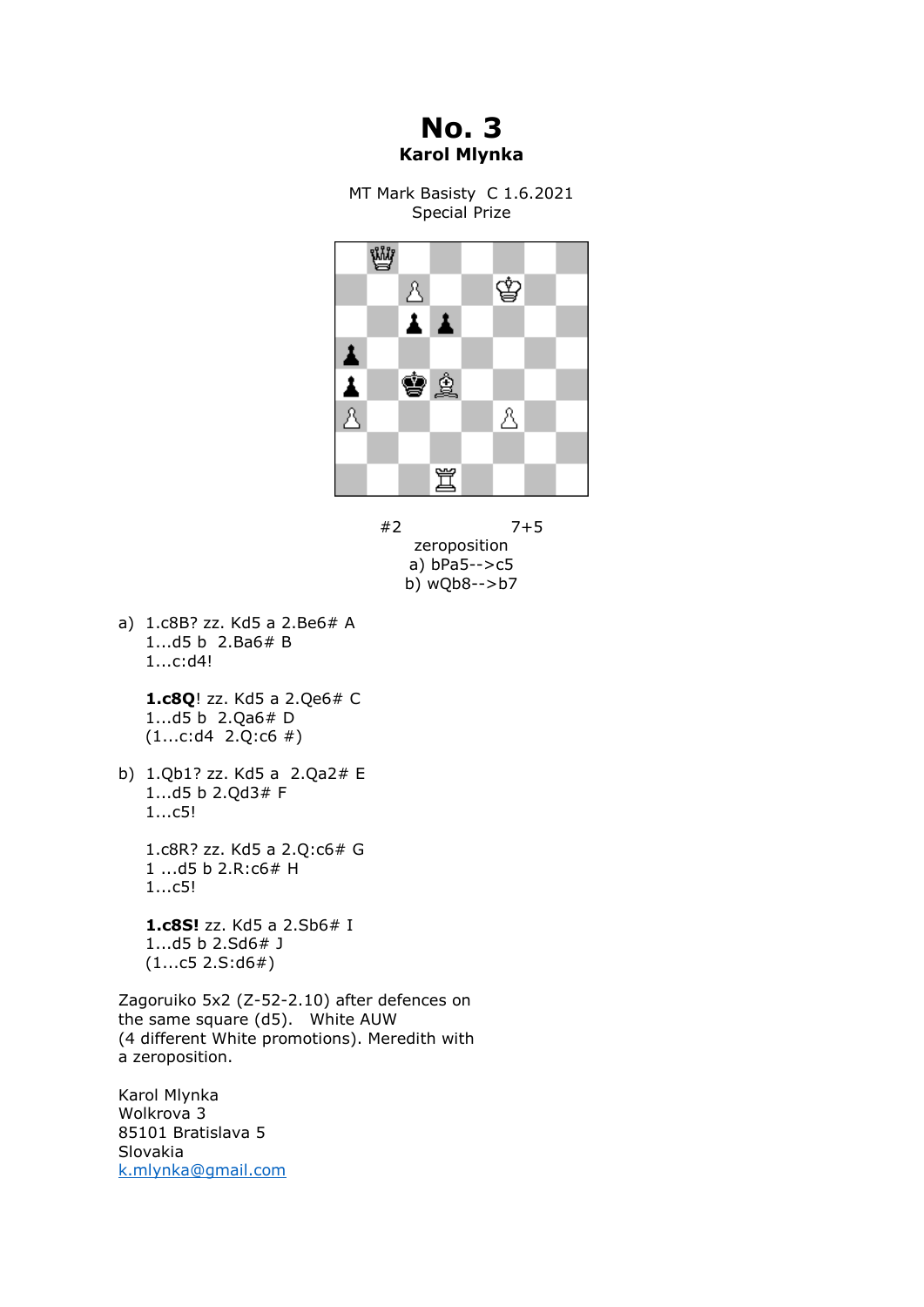# **No. 4 Karol Mlynka**

TT-254 SuperProblem C 8.4.2021 1st Prize



#2 9+6 zeroposition a) +wRh6; b) +wBh1; c) -wPf3

a) **1.Kc7!** (2.Bd6#) 1...Rxf6 A 2.gxf6# 1...exd5 B 2.Sd7#

b) **1.Qh8!** (2.Qb8#) 1...Rxf6 C 2.f4# 1...exd5 D 2.Qe8#

c) **1.Qd1!** (2.Sd7#)  $1...Rx6 \in 2.Qd4#$ 1...exd5 F 2.Qxd5# (1...Rd4 2.Qxd4#)

HE-32-26 + Z-32-26 (Zagoruiko)  $A -$  Pawn-battery activating,  $B -$  selfblock C – selfpin,  $D -$ line opening  $E$  – unguard,  $F$  – annihilation